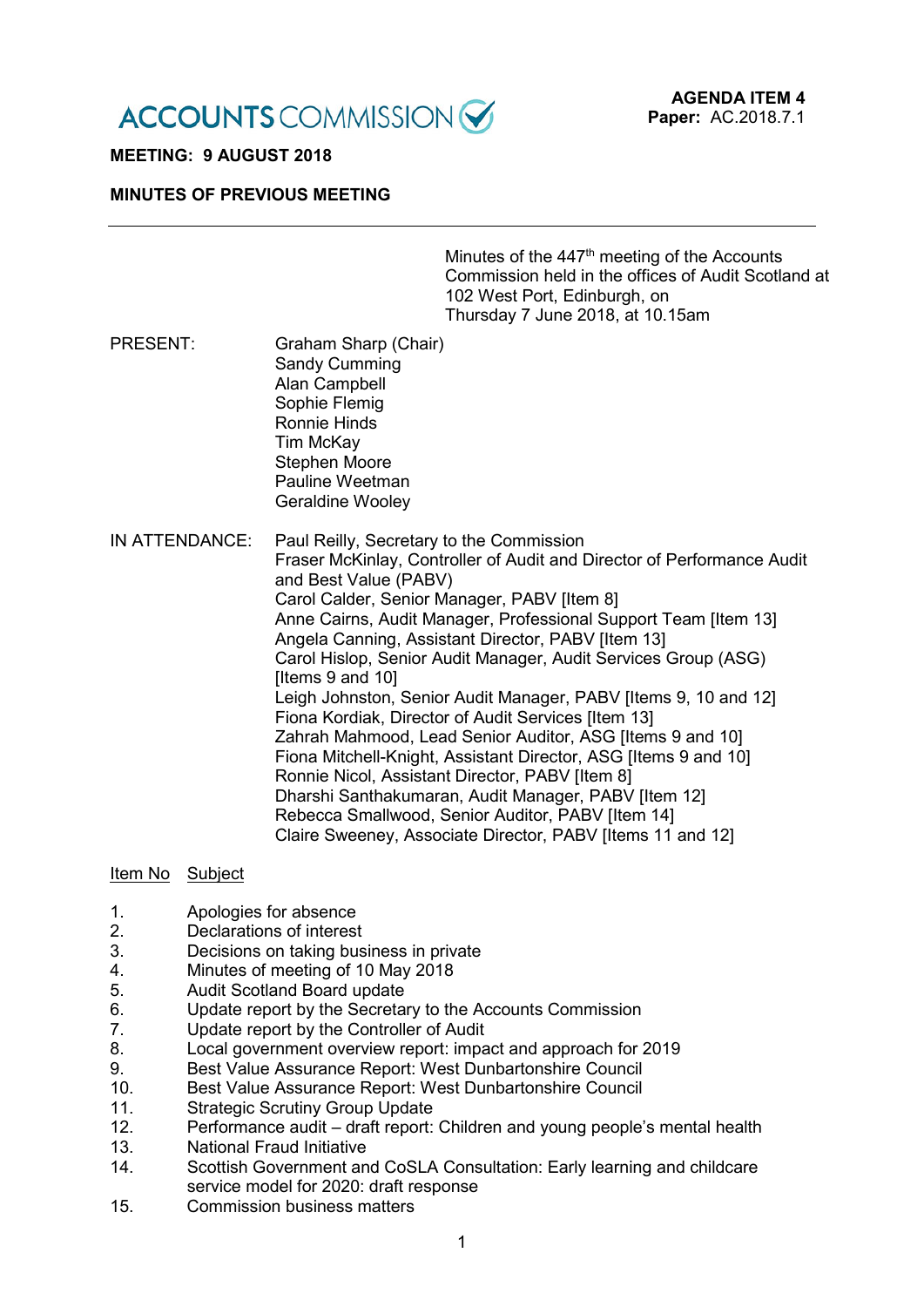# 1. Apologies for absence

It was noted that apologies for absence had been received from Sheila Gunn.

#### 2. Declarations of interest

The following declarations of interest were made:

- Sandy Cumming, in item 14, since a close family member is employed in early learning and childcare policy.
- Geraldine Wooley, in item 13, as a member of Fife Joint Valuation Appeal Committee, in relation to references in the report to council tax fraud.

#### 3. Decisions on taking business in private

It was agreed that the following items be taken in private:

- Item 10 require the Commission to consider actions in relation to a report by the Controller of Audit. The Commission is then obliged by statute to inform the council in question of its decision, which the Commission does before making the decision public.
- Item 11 presents an update on discussions with strategic scrutiny partners which may include confidential policy matters that the Commission would wish to discuss in private before proceeding.
- Item 12 proposes a draft audit report which the Commission is to consider in private before publishing.
- Item 13 proposes a draft report which the Commission is to consider in private before it is published.
- Item 14 is a draft response to a Scottish Government consultation on which the Commission may wish to discuss confidential policy matters.
- Item 15 may be required if there are any confidential matters that require to be discussed outwith the public domain. The Chair will inform the meeting in public at the start of the meeting if this item is required and what it covers.

No business was notified by members for item 15 and thus the Chair advised that the item would not require discussion.

#### 4. Minutes of meeting of 10 May 2018

The minutes of the meeting of 10 May 2018 were approved as a correct record, subject to:

- In relation to item 2, second bullet point, replacing "employed by East" Ayrshire Council" with "resident in East Ayrshire".
- In relation to item 8, first bullet point, replacing "Stephen Moore" with "Sophie Flemig".

Arising therefrom, the Commission:

- In relation to item 8, eighth bullet point, noted advice from the Controller of Audit on the involvement of Capita in providing services for Scottish councils.
- In relation to items 10 to 12, noted advice from the Secretary that the Commission's annual report, engagement plan progress report, updated strategy, and updated engagement plan were published on 7 June.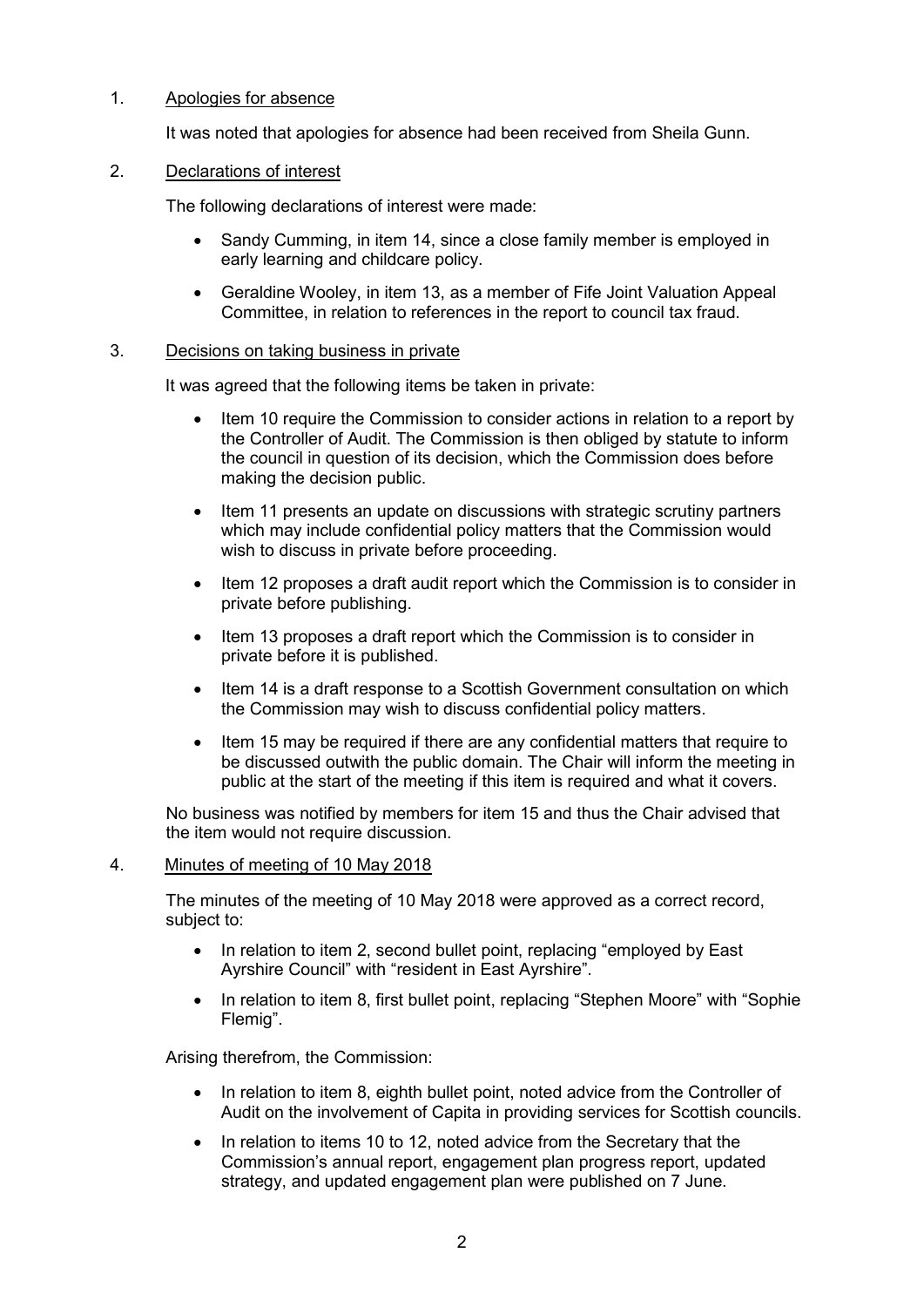# 5. Audit Scotland Board update

The Commission noted a report by the Secretary providing an update on the business of the Audit Scotland Board.

#### 6. Update report by the Secretary to the Accounts Commission

The Commission considered a report by the Secretary to the Commission providing an update on significant recent activity relating to local government and issues of relevance or interest across the wider public sector.

During discussion, the Commission:

- In relation to paragraph 64, in response to a query from Pauline Weetman, noted advice from the Controller of Audit that he would consider the application of the NAO report *Transformation guidance for audit committees* to audit work.
- In relation to paragraph 70, noted advice from Alan Campbell that he, as sponsor of the forthcoming impact report on roads maintenance, would consider how published Automobile Association impact figures feature in the impact report.
- In relation to paragraph 71, in response to a query from Geraldine Wooley, to note advice from the Secretary that he would clarify the country coverage of the Moore Stephens report on funding in the social care sector.

*Action: Secretary*

• In relation to paragraph 75, in response to a query from Stephen Moore, to note advice from the Secretary that he would clarify the recipients of the UK Government's funding commitment to the replacement and removal of unsafe cladding on council and housing association tower blocks.

*Action: Secretary*

Following discussion, the Commission noted the report.

# 7. Update report by the Controller of Audit

The Controller of Audit provided a verbal update on his recent activity including meetings and discussions with stakeholders.

Following discussion, the Commission noted the update.

# 8. Local government overview report: impact and approach for 2019

The Commission considered a report by the Director of PABV providing a summary of the initial impact of the two local government overview reports published during 2017/18, *Local government in Scotland: Financial overview 2016/17*, and *Local government in Scotland: Challenges and performance 2018;* and inviting the Commission to consider the development of overview reporting for 2019 and beyond.

Following discussion, the Commission:

- Noted the initial impact of the overview reports in 2017/18.
- Noted advice from the Director and Secretary, in response to a query from Sophie Flemig, that further work is ongoing in relation to improving the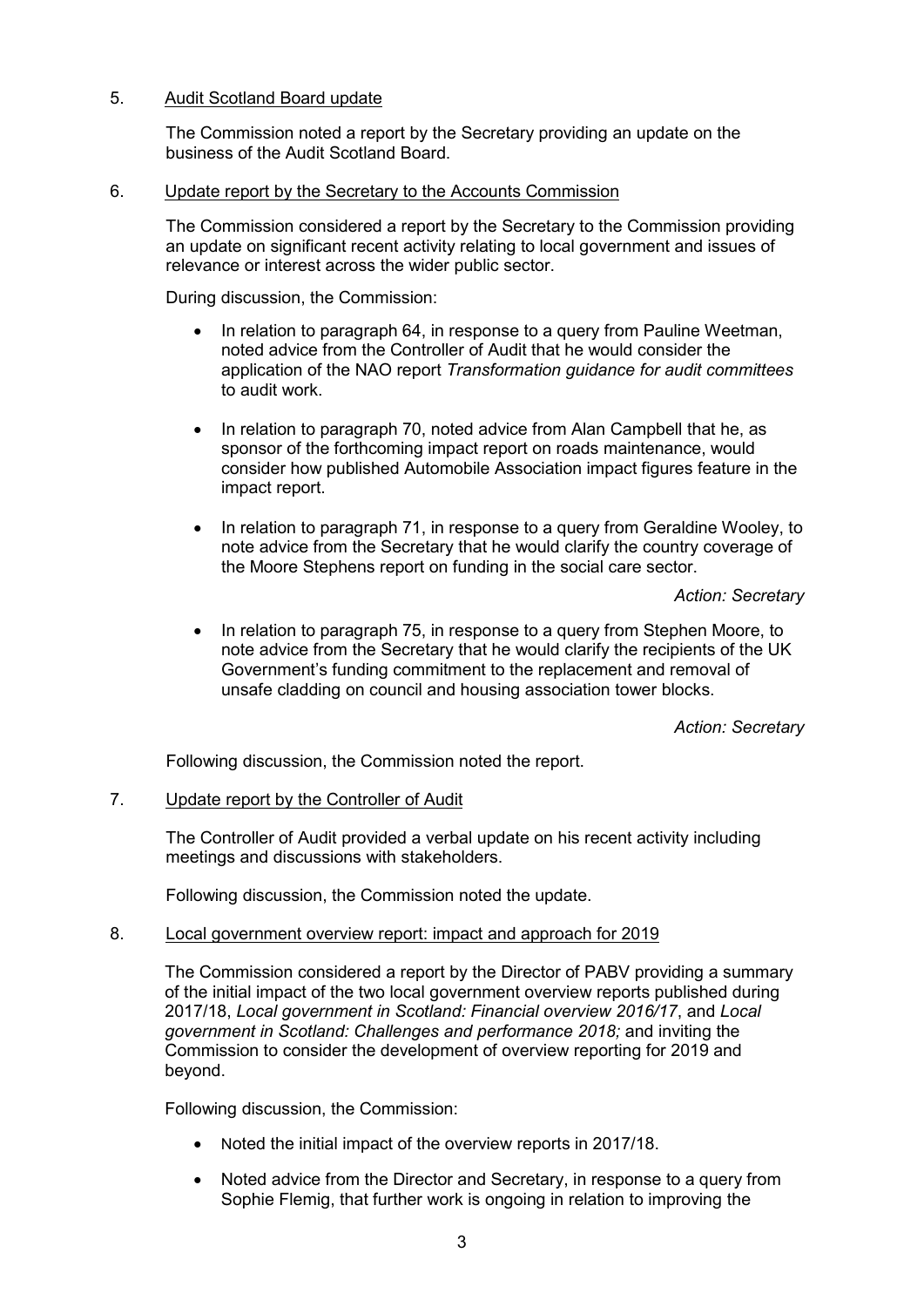approach to gauging impact of the overview and other audit work, progress of which would be reported to the Commission's committees.

- Agreed, in addition to the focus areas set out in paragraph 28 of the report, and in relation to points raised by various members, that the following be considered in the development of overview reports:
	- o Addressing matters associated with non-domestic rates.
	- o Increasing the focus on the funding distribution mechanism.
	- o Considering the relationship between population patterns and funding distribution.
	- o Focusing more on workforce management issues, such as the role of staff input and feedback.

*Action: Director of PABV*

• Agreed the proposed approach to overview reporting in the future, including timescales for 2018/19.

*Action: Director of PABV*

• Agreed that the Commission, rather than its committees, consider the scope and emerging messages for both overview reports.

*Action: Director of PABV*

• Agreed further in this regard that the Commission, in considering scope and draft report, consider in more depth how to convey messages in the reports to stakeholders.

*Action: Secretary and Director of PABV*

#### 9. Best Value Assurance Report: West Dunbartonshire Council

The Commission considered a report by the Secretary to the Commission presenting the Controller of Audit's Best Value Assurance Report on West Dunbartonshire Council and seeking direction on how to proceed.

Following questions to the Controller of Audit, the Commission agreed to consider in private how to proceed.

#### 10. Best Value Assurance Report: West Dunbartonshire Council [private]

The Commission discussed how to proceed in relation to the statutory report by the Controller of Audit on the Best Value Assurance Report of West Dunbartonshire Council.

Following discussion, the Commission agreed to make findings, to be published on 28 June 2018.

*Action: Secretary*

#### 11. Strategic Scrutiny Group update [private]

The Commission considered a report by the Director of PABV updating the Commission on the work of the Strategic Scrutiny Group (SSG).

Following discussion, the Commission agreed:

• To note the update on the work of the Strategic Scrutiny Group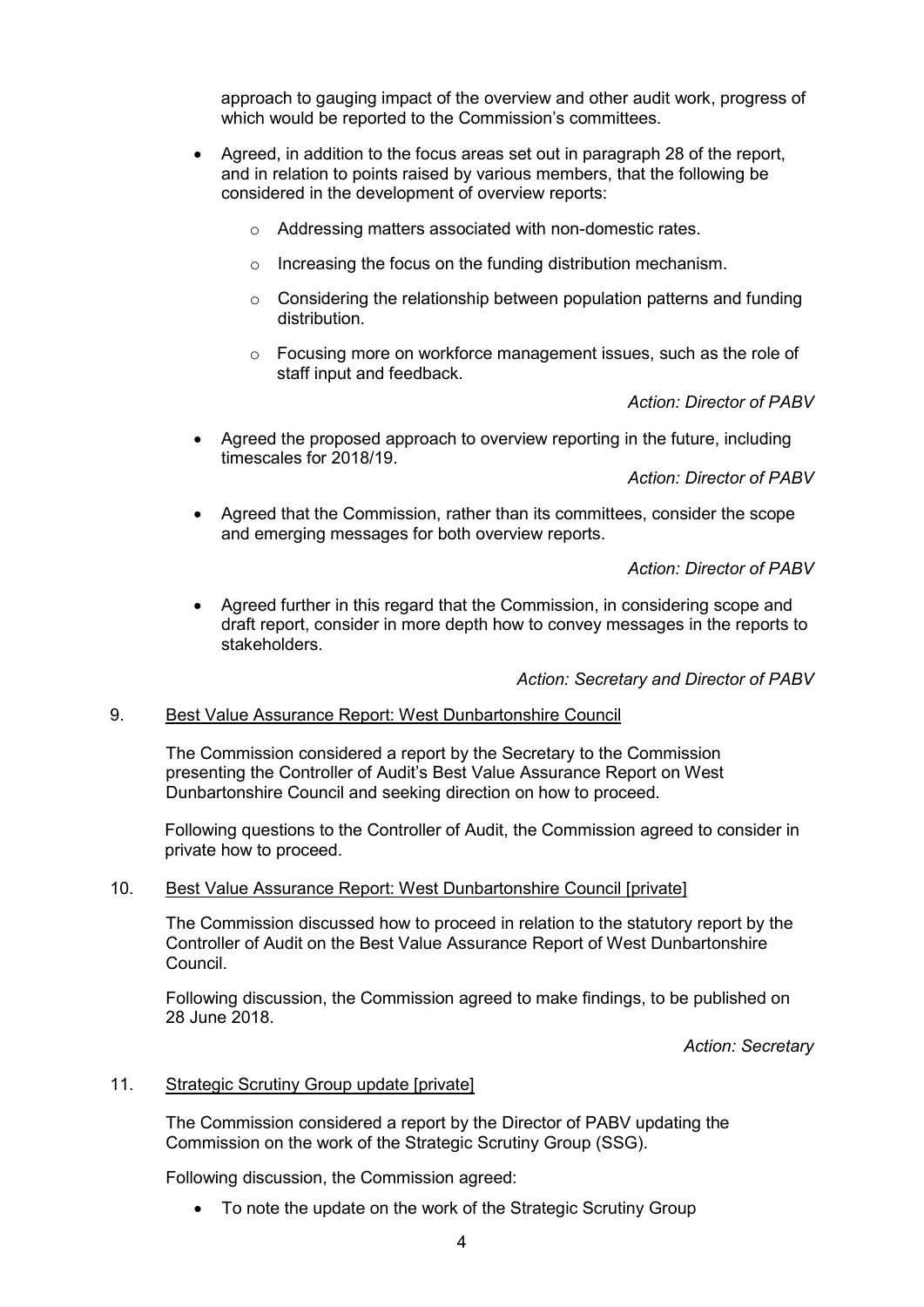• To advise councils and ministers in early course of the progress and current position as set out in the report.

*Action: Secretary and Director of PABV*

# 12. Performance audit – draft report: Children and young people's mental health [private]

The Commission considered a report by the Director of PABV seeking approval of the draft performance audit report *Children and young people's mental health*, and of proposed arrangements for publication and promotion of the report.

Following discussion, the Commission agreed:

- To approve the draft report, subject to the audit team considering points raised in discussion in conjunction with the sponsors of the report, Sheila Gunn and Geraldine Wooley.
- To approve the publication and promotion arrangements for the report.

*Actions: Director of PABV and Secretary*

# 13. National Fraud Initiative [private]

The Commission considered a report by the Director of Audit Services on the 2016/17 National Fraud Initiative exercise, presented to the Commission for comment.

Following discussion, the Commission agreed:

- To note the draft report of the 2016/17 NFI exercise.
- To note the proposed publication arrangements.
- To promote the messages in the report to stakeholders including the Local Government and Communities Committee.
- Further in this regard and in particular promote with councils the following:
	- o The benefits of the optional data matching exercise in relation to social care payments in relation to deceased customers.
	- o The good practice case study in relation to duplicate and erroneous payments to creditors.
	- $\circ$  The benefits of audit committee consideration of the results of the external auditor review of NFI arrangements, particularly the relatively poor and deteriorating performance of local government in comparison to other sectors.

*Action: Director of ASG and Secretary*

# 14. Scottish Government Consultation: Early learning and childcare service model for 2020: draft response

The Commission considered a report by the Secretary to the Commission presenting a proposed draft response from the Commission on the Scottish Government and COSLA consultation paper 'A blueprint for 2020: the expansion of early learning and childcare in Scotland - early learning and childcare service model for 2020'.

Following discussion, the Commission agreed the terms of the response, to be